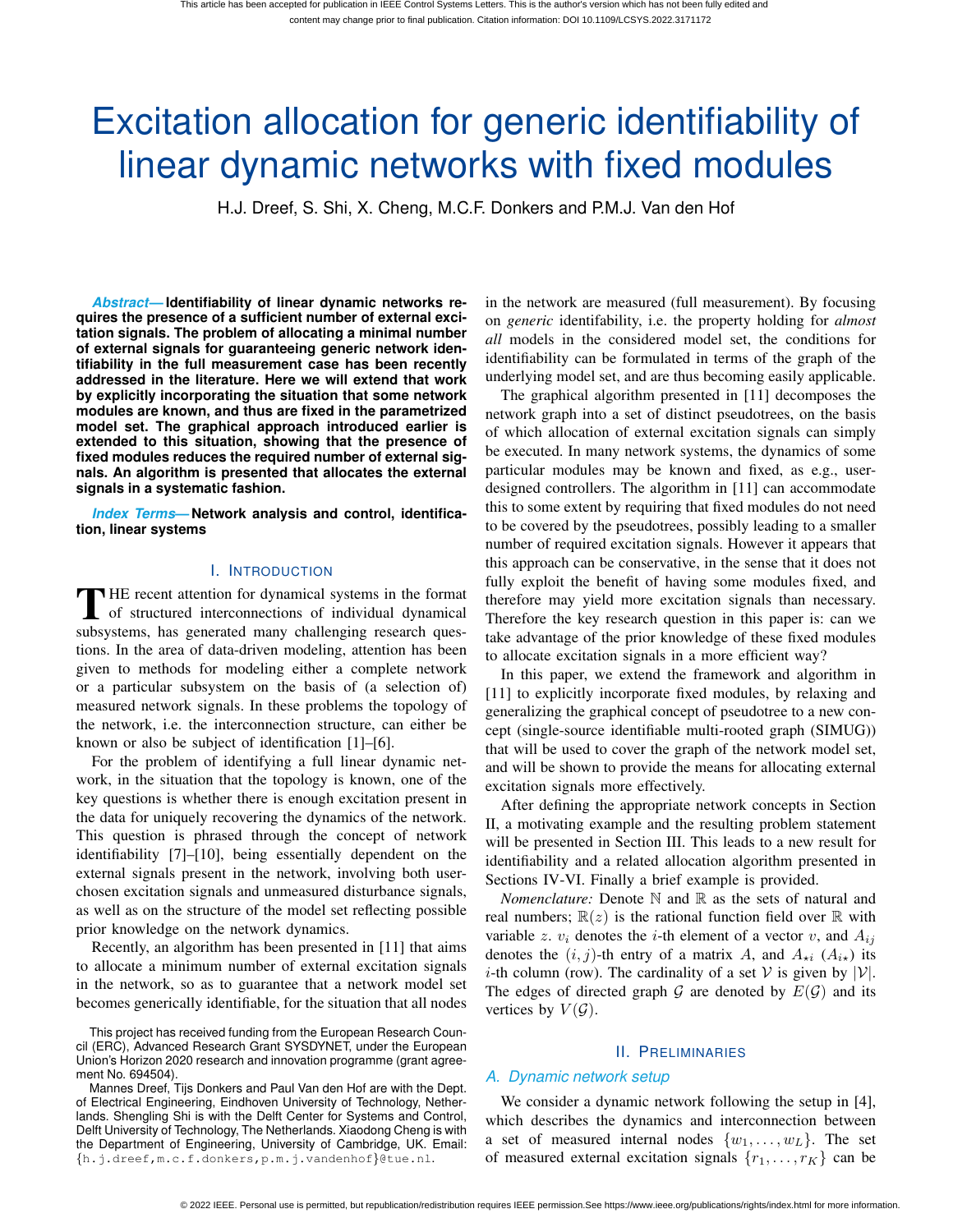manipulated by the user and the set of unmeasured disturbance signals is given by  $\{v_1, \ldots, v_L\}$ . The expression for each node is given by

$$
w_j(t) = \sum_{i=1}^{L} G_{ji}(q)w_i(t) + \sum_{k=1}^{K} R_{jk}(q)r_k(t) + v_j(t)
$$
 (1)

where  $G_{ji}(q), R_{jk}(q) \in \mathbb{R}(q)$  are rational transfer functions that connect the nodes and excitation signals, with time-shift operator q such that  $q^{-1}w_j(t) = w_j(t-1)$ . The elements  $G_{ji}(q)$  are called modules, where  $G_{jj}(q) = 0$ , to exclude self-loops. The unmeasured process noise variables  $v_j$  are collected in the vector process  $v = [v_1 \dots v_L]^\top$ , which is modeled as a stationary stochastic process with rational spectral density  $\Phi_v(\omega)$ , such that there exists a *p*-dimensional (zeromean) white noise process  $e := [e_1 \dots e_p]^\top$ , with  $p \leq L$  and covariance matrix  $\Lambda > 0$  such that  $v(t) = H(q)e(t)$ . The combination of all the  $L$  nodes can be written in terms of the full network expression

$$
\begin{bmatrix} w_1 \\ w_2 \\ \vdots \\ w_L \end{bmatrix} = \begin{bmatrix} 0 & G_{12} & \cdots & G_{1L} \\ G_{21} & 0 & \ddots & \vdots \\ \vdots & \ddots & \ddots & G_{L-1L} \\ G_{L1} & \cdots & G_{LL-1} & 0 \end{bmatrix} \begin{bmatrix} w_1 \\ w_2 \\ \vdots \\ w_L \end{bmatrix} + R \begin{bmatrix} r_1 \\ r_2 \\ \vdots \\ r_K \end{bmatrix} + H \begin{bmatrix} e_1 \\ e_2 \\ \vdots \\ e_p \end{bmatrix},
$$

where dependence on  $q$  is omitted for compactness of notation. The compact form of this equation is given by

$$
w = Gw + Rr + He.
$$
 (2)

This leads to the following definition of a network model [7].

*Definition 1 (Network model):* A network model of L nodes, and  $K$  external excitation signals, with a noise process of rank  $p \leq L$  is defined by the quadruple  $M = (G, R, H, \Lambda)$ , with

- $G \in \mathbb{R}^{L \times L}(q)$ , diagonal entries 0, all modules strictly proper<sup>1</sup> and stable;
- $R \in \mathbb{R}^{L \times K}(q)$ , proper, with in each row a single nonzero entry;
- $H \in \mathbb{R}^{L \times p}(q)$ , proper and stable, with a left stable inverse, and a  $p \times p$  submatrix being monic;
- $\Lambda \in \mathbb{R}^{p \times p}$ ,  $\Lambda > 0$ ;
- $(I G)^{-1}$  is proper and stable (well-posedness);

For the purpose of studying network identifiability we need the following definition of a network model set.

*Definition 2 (Network model set):* A network model set M is defined as  $\mathcal{M} = \{M(\theta) = (G(\theta), R, H(\theta), \Lambda(\theta)); \theta \in \Theta\},\$ with  $\Theta \subset \mathbb{R}^{n_{\theta}}$  a finite-dimensional parameter space, where each model satisfies the conditions of Definition 1.

In this model set  $R$  is considered to be known and therefore fixed. The elements in  $G$ ,  $H$  and  $\Lambda$  can be parametrized, but some of these elements also can be known and thus fixed.

For the concept of network identifiability we follow the concept introduced in [7] and an extension towards genericity in [8], that in the current setting revolves around the transfer function  $T(q, \theta) = (I - G(q, \theta))^{-1} [H(q, \theta) \ R(q)]$  as follows.

<sup>1</sup>The condition of strictly proper modules can be relaxed in relation with a possible diagonal structure of  $\Lambda$  and the presence/absence of algebraic loops in the network, see [7].

*Definition 3 (Network identifiability):* For a network model set M, and a model  $M(q, \theta_0) \in \mathcal{M}$  we consider the implication

$$
T(q, \theta_0) = T(q, \theta_1) \implies M(\theta_0) = M(\theta_1) \tag{3}
$$

for all  $\theta_1 \in \Theta$ . Then M is globally (generically) identifiable from  $(r, w)$  if implication (3) holds for all (almost all)  $\theta_0 \in \Theta$ . The notion of generic identifiability is particularly attractive as it allows to be tested on the basis of graph-based tests, see e.g. [8], [10], [11]. This will be summarized in the next Subsection.

## *B. Graph representation*

The dynamic network interconnection structure can be represented by a directed graph  $\check{G}$  that consists of the finite set of vertices  $\check{\mathcal{V}} := \{1, 2, \ldots, L\}$  and the edge set  $\check{\mathcal{E}} := \{(i, j) \in$  $\tilde{V} \times \tilde{V} \mid G_{ji} \neq 0$ . See for details of graph theory e.g., [12]. The graph is simple, since no self-loops are present in the network model. The correlation structure of the noise signals  $v$  will also be included in this graph representation by defining an extended graph as follows.

*Definition 4 (Extended graph [11]):* Consider a directed dynamic network (2). Let  $\check{G} = (\check{\mathcal{V}}, \check{\mathcal{E}})$  be its underlying graph. The extended graph  $\mathcal{G} = (\mathcal{V}, \mathcal{E})$  is defined as

$$
\mathcal{V} := \check{\mathcal{V}} \cup \{L+1, L+2, \dots, L+p\} \tag{4}
$$

$$
\mathcal{E} := \breve{\mathcal{E}} \cup \{ (i,j) \in \mathcal{V} \times \breve{\mathcal{V}} \mid H_{j,i-L}(q) \neq 0, i > L \}, \quad (5)
$$

with  $L = |\dot{V}|$  the number of nodes and p the number of noise signals  $e(t)$ .

Actually the white noise sources e have been added as nodes in the graph, and edges can appear from  $e$ -nodes to  $w$ -nodes, but not reversed.

We will refer to the sets  $\mathcal{N}_j^- := \{i \in \mathcal{V} \mid (i,j) \in \mathcal{E}\}\$  and  $\mathcal{N}_j^+ := \{i \in \mathcal{V} \mid (j, i) \in \mathcal{E}\}\$ as the set of in- and out-neighbors of node j, respectively. A path that connects the vertices  $i_0$  to  $i_n$  is a sequence of edges of the form  $(i_{k-1}, i_k)$ ,  $k = 1, \ldots, n$ , where every vertex occurs at most once on the path. A single vertex is also considered to have a path to itself. Two paths are vertex-disjoint if they do not share any nodes, including starting and ending nodes. The maximum number of vertexdisjoint paths from a set  $A \subseteq V$  to a set  $B \subseteq V$  is denoted by the operator  $b_{\mathcal{A}\rightarrow\mathcal{B}}$ .

Based on this network model set we define a graph representation of the model set, where both the parametrized and fixed modules and elements in the  $H$  matrix are explicitly represented by a set of parametrized  $\mathcal{E}_p$  and fixed edges  $\mathcal{E}_f$ .

*Definition 5 (Graph representation of network model set):* A network model set  $M$  has a graph representation through the extended graph  $\mathcal{G} = (\mathcal{V}, \mathcal{E}_p \cup \mathcal{E}_f)$ , where  $\mathcal{E}_p \cup \mathcal{E}_f = \mathcal{E}$  and  $\mathcal{E}_p \cap \mathcal{E}_f = \emptyset$  determined by

$$
\mathcal{E}_p := \{(i, j) \in \mathcal{E} \mid \text{edge } (i, j) \text{ is parametrized}\}, \text{and}
$$
  

$$
\mathcal{E}_f := \{(i, j) \in \mathcal{E} \mid \text{edge } (i, j) \text{ is fixed}\}.
$$

This graph representation can be used to establish conditions for generic network identifiability of the network model set M, given some assumptions regarding the parametrization. The following assumptions are used throughout the paper.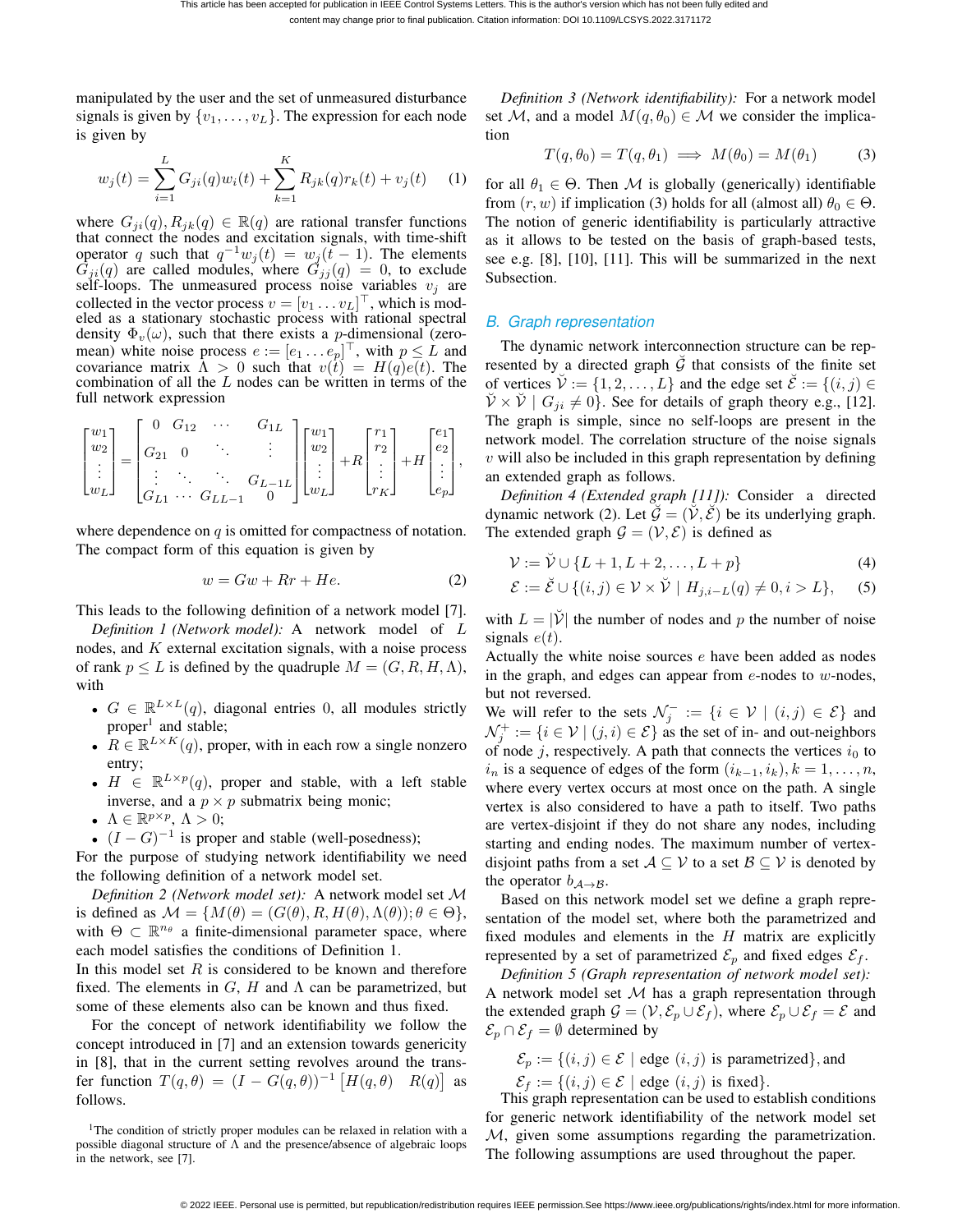*Assumption 1 ([10]):*

- 1) All the parametrized entries in  $M(\theta)$  are parametrized independently.
- 2) In model set M, the rank of any submatrix of  $[G(q, \theta) - I \quad H(q, \theta) \quad R(q)]$  that does not depend on  $\ddot{\theta}$ , is equal to its structural rank<sup>2</sup>.

The second assumption here ensures that the numerical values of the fixed entries in the model set do not induce any singularity in the considered matrix. This assumption allows to formulate conditions for identifiabiltiy on the basis of the graph representation of the model set.

*Lemma 1 (Generic network identifiability):* Consider a network model set  $M$  with graph representation  $G$  that satisfies Assumption 1, and let  $\mathcal{U} := \mathcal{R} \cup \{L+1, \dots, L+p\}$  with  $\mathcal{R} \subset \mathcal{V}$  the set of w-vertices that are directly excited by  $r$  signals. Then, the network model set  $\mathcal M$  is generically identifiable from  $(w, r)$  if in G it holds that  $b_{\mathcal{U} \rightarrow \mathcal{P}_j} = |\mathcal{P}_j|$ for all nodes  $j \in V$ , where

$$
\mathcal{P}_j := \{ i \in \mathcal{N}_j^- \mid (i,j) \in \mathcal{E}_p \}. \tag{6}
$$

*Proof:* This Lemma is formulated and proven as Lemma 2 in [11] but for the set  $P_j$  replaced by the set of all inneighbours of  $w_i$  in the extended graph. With the subsystems generic identifiability result from Theorem 3 in [10] it can simply be shown that the original Lemma extends to the situation of considering only the subset  $\mathcal{P}_i$  of parametrized modules, rather than the full set of in-neighbours of node  $w_i$ .

Whereas Lemma 1 provides the condition for *verifying* identifiability node-wise, the target is to devise a method to allocate excitation signals that guarantees that the conditions of Lemma 1 are satisfied for all nodes simultaneously.

## III. MOTIVATING EXAMPLE & PROBLEM STATEMENT

The original formulation of Lemma 1 in [11] has led to an algorithm for the allocation of external excitation signals based on a covering of the extended graph of the model set with disjoint pseudotrees. A pseudotree is a subgraph in which the maximum indegree of each vertex is 1. This implies that a pseudotree can be built up of a cycle with outgoing trees starting from the vertices in the cycle. Pseudotrees are disjoint if they do not share any edges, and all outgoing edges of each vertex belong to the same pseudotree [11].

An illustrative example of a pseudotree covering is provided in Figure 1(a) where all modules are parametrized, and the graph is covered by two disjoint pseudotrees indicated in red and blue. Generic network identifiability is guaranteed if one of the roots in each pseudotree is excited, where in the case of a pseudotree with a cycle each vertex in the cycle acts as a root. In the example in Figure 1(a) this implies that excitation at node  $w_2$  together with one of the nodes  $(w_1, w_4, w_5)$  is sufficient for guaranteeing generic identifiability. The result in [11] extends to the situation where some modules are fixed, by requiring that only the subgraph composed of parametrized modules should be covered in the pseudotree covering. An



 $r<sub>2</sub>$ 

 $\sim$   $\lambda^2$ 

 $r_1$ 

 $4\sqrt{5}$ 

 $(a)$ 

modules are represented by dashed lines. If we remove the fixed edges and cover the remaining graph with pseudotrees, excitation signals will be allocated at  $w_4$  and  $w_5$ , showing that the number of excitations increases when some modules are fixed, being a result of conservatism in the algorithm. At the same time it can be observed that the single pseudotree  $w_5 - w_1 - w_4 - w_2 - w_3 - w_5$ , covers all parametrized edges, and so would lead to allocation of one external excitation at any of the nodes in this cycle. However this solution, with a reduced number of excitations, will typically not be found by the pseudotree-covering algorithm. In this article we will extend the allocation algorithm of [11] to effectively deal with the fixed modules in a structural way.

3

 $\sim$   $\sim$   $^2$ 

 $4^{\circ}$   $\frac{1}{5}$ 

(b)

3

# IV. GRAPH COVERING

The graphical approach to allocate excitation signals comes down to decomposing the network in sub-graphs with the property that in each sub-graph all of its modules are identifiable by applying a single excitation source. Given this decomposition, it is shown that applying excitation signals to a specific set of nodes associated with these sub-graphs leads to an identifiable network model set.

The sub-graphs that are used belong to a family of graphs, called the multi-rooted graphs, defined as follows.

*Definition 6 (Multi-rooted graph):* A connected directed graph  $\mathcal{T}$ , with  $|V(\mathcal{T})| \geq 2$ , is called a (directed) **multi-rooted graph** if there exists a path from each node in a nonempty set of **roots**  $\Upsilon(\mathcal{T})$  to every node  $i \in V(\mathcal{T})$ .

For our identifiability study we will restrict attention to a particular class of multi-rooted graphs, for which each node only has maximally one incoming parametrized edge.

*Definition 7 (Single-source identifiable multi-rooted graph):* A multi-rooted graph  $\mathcal T$  is called a **single-source identifiable multi-rooted graph** (SIMUG) if all nodes  $j \in V(\mathcal{T})$  satisfy  $|\mathcal{P}_i| \leq 1$ , with  $\mathcal{P}_i$  defined in (6).

*Definition 8 (Edge-disjoint SIMUGs, [11]):* Consider two multi-rooted graphs  $T_1$  and  $T_2$  as subgraphs of a directed graph G.  $\mathcal{T}_1$  and  $\mathcal{T}_2$  are called **edge-disjoint** in G if the following two conditions hold:

- 1)  $\mathcal{T}_1$  and  $\mathcal{T}_2$  have no common edges;
- 2) For each node j in  $\mathcal{T}_1 \cup \mathcal{T}_2$ , all outgoing edges in  $\mathcal{T}_1 \cup \mathcal{T}_2$ belong to either  $\mathcal{T}_1$  or to  $\mathcal{T}_2$ .

The concept of edge-disjoint SIMUGs is illustrated in Figure 2. In line with the disjoint edge-covering used in [11] we can now define:

<sup>2</sup>The structural rank of a matrix is the maximum rank of all matrices with the same nonzero pattern [13].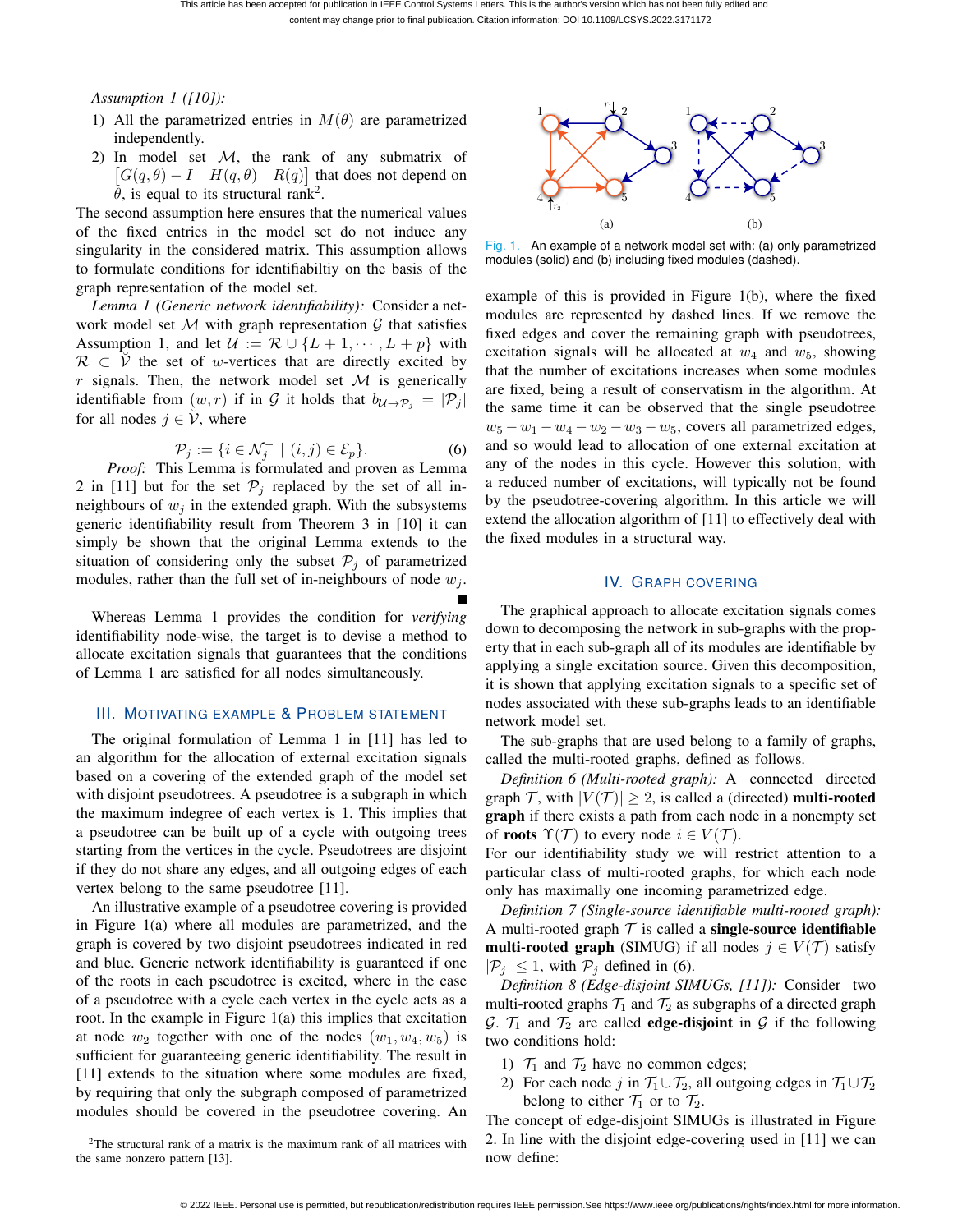*Definition 9 (Edge-disjoint SIMUG covering):* Consider a directed graph G, and let  $\Pi := \{\mathcal{T}_1, \mathcal{T}_2, \ldots, \mathcal{T}_n\}$  be a collection of edge-disjoint SIMUGs of G. The edges in a set  $\mathcal{E} \subseteq E(\mathcal{G})$ are covered by Π, if  $E(\mathcal{T}_1) \cup E(\mathcal{T}_2) \cup \cdots \cup E(\mathcal{T}_n) = \mathcal{E}$ , and Π is called an edge-disjoint SIMUG covering of E.

It follows directly from the existence results of pseudotree coverings in [11] that every graph can be covered by edgedisjoint SIMUGs. The concepts that are defined above provide the means for specifying the conditions for allocating external excitaton signals so as to guarantee network identifiability.

*Theorem 1:* Consider a network model set M that satisfies Assumption 1 and let  $\mathcal{G} = (\mathcal{V}, \mathcal{E})$  be its extended graph. Then  $M$  is generically identifiable from  $(r, w)$  if there exists an edge-disjoint SIMUG covering of  $\mathcal{E}$ , denoted by  $\Pi$  =  ${\mathcal{T}_1, \mathcal{T}_2, \ldots, \mathcal{T}_n}$ , such that  $\forall k \in \{1, 2, \ldots, n\}$  there exists a vertex  $\tau_k \in \Upsilon(\mathcal{T}_k)$  that is externally excited by an independent  $r$  or  $e$ -signal.

*Proof:* The proof is analogous to [11, Th. 1], with the difference that the pseudotrees that were used in [11] have to be replaced by the SIMUGs introduced here. The following reasoning from [11, Th. 1], modified to the setting in this paper, still applies: "The disjointness of the SIMUGs in Definition 8 implies that the paths in different disjoint SIMUGs are vertex-disjoint, if they have no common starting or ending nodes, and, for any vertex  $j \in V(\mathcal{G})$ , all the edges incident from the vertices in  $\mathcal{P}_j$  to j should belong to distinct SIMUGs. Furthermore, any two disjoint SIMUGs cannot share common root nodes, and thus  $\tau_i \neq \tau_j$ , for all  $i \neq j$ . Consequently, the above properties of disjoint SIMUGs yield that there exist  $|\mathcal{P}_i|$  vertex-disjoint paths from  $\{\tau_1, \tau_2, \ldots, \tau_n\}$ to  $P_i$ ." Then, application of Lemma 1 shows the result. With the result of Theorem 1, we have reduced the allocation problem to the problem of finding a minimal number of SIMUGs that cover the extended graph.

## V. ALLOCATION ALGORITHM

#### *A. Introduction*

For formulating an algorithm that generates a SIMUG covering of the network, we follow an approach which is very closely related to the algorithm in [11], however adapted to the situation of having SIMUGs with possibly fixed modules. As a strategy we are going to start with an initial SIMUG covering of the network, and then we are going to merge SIMUGs so as to arrive at a smaller number of SIMUGs that cover the network. In this setting we have to formulate appropriate



Fig. 2. (a) Example of a SIMUG, the maximum number of parametrized incoming edges of a node does not exceed 1; (b) a covering with two edge-disjoint SIMUGs; (c) The two SIMUGs are not edge-disjoint since one (red-colored) node has two outgoing edges from different SIMUGs. Fixed edges are dashed arrows.

conditions for merging two SIMUGs, and we need new algebra for formulating the merging algorithm.

As an initial covering we start with the SIMUG covering  $\Pi_0 = \{ \mathcal{T}^{(0)}_1, \mathcal{T}^{(0)}_2, \ldots, \mathcal{T}^{(0)}_{|\Pi_0} \}$  $|\Pi_{0}|^{\text{U}}$  where  $|\Pi_{0}| = |\mathcal{V}| - |\mathcal{S}_{in}|$  with  $\mathcal{S}_{in}$  the set of sinks in the graph, where for each node  $k \in \mathcal{V}$ that is not a sink,  $\mathcal{T}_k^{(0)}$  is composed of node k and all of its outgoing edges in  $E$ .

*Definition 10 (Mergeability [11]):* Consider two disjoint SIMUGs  $\mathcal{T}_1$  and  $\mathcal{T}_2$  and  $V(\mathcal{T}_1) \cap V(\mathcal{T}_2) = \emptyset$ . We say that  $\mathcal{T}_1$  is mergeable to  $\mathcal{T}_2$ , if

- 1) the union of  $\mathcal{T}_1$  and  $\mathcal{T}_2$ , i.e.,  $(V(\mathcal{T}_1) \cup V(\mathcal{T}_2), E(\mathcal{T}_1) \cup$  $E(\mathcal{T}_2)$ ) is also a SIMUG;
- 2) and there is a directed path from every vertex  $i \in \Upsilon(\mathcal{T}_2)$ to every vertex  $j \in V(\mathcal{T}_1)$ .

To every SIMUG covering of the network a characteristic matrix is connected, that will be used for steering the merging operations of the SIMUGs. It is defined as follows.

*Definition 11:* Denote a set  $\mathbb{S} = \{1,0,\emptyset\}$  and let  $\Pi$  =  $\{\mathcal{T}_1, \mathcal{T}_2, \ldots, \mathcal{T}_n\}$  be a disjoint SIMUG covering of a directed graph. The characteristic matrix of  $\Pi$  is denoted by  $\mathfrak{M} \in$  $\mathbb{S}^{n \times n}$ , whose  $(i, j)$ -th entry is defined as

$$
\mathfrak{M}_{ij} = \begin{cases} 1 & \text{if } \mathcal{T}_i \text{ is mergeable to } \mathcal{T}_j \\ \varnothing & \text{if } \mathcal{Z}_{ij} = \emptyset, \\ 0 & \text{otherwise} \end{cases}
$$
(7)

where  $\mathcal{Z}_{ij} := \{x \in V(\mathcal{T}_j) \cup V(\mathcal{T}_i) \mid |\mathcal{P}_x \cap (V(\mathcal{T}_j) \cup V(\mathcal{T}_i))| >$ 1} is the set of nodes in  $\mathcal{T}_i$  and  $\mathcal{T}_j$  that have multiple parametrized in-neighbors in the two SIMUGs.

The characteristic matrix in (7) will serve as an algebraic means for merging SIMUGs in an algorithm that provides a covering of the network with a reduced number of SIMUGs.

### *B. Initial/characteristic matrix algorithm*

For specification of the characteristic matrix of the initial covering we follow a reasoning similar to the result of Lemma 5 in [11]. However, due to the decomposition of  $G$  in  $G_f$ and  $\mathcal{G}_n$ , this reasoning leads to new technical expressions that require an independent proof.

*Lemma 2:* Given the extended graph representation  $\mathcal{G} = (\mathcal{V}, \mathcal{E}_p \cup \mathcal{E}_f)$  of the network model set M, for which the edges are separated in the parametrized  $\mathcal{G}_p = (\mathcal{V}, \mathcal{E}_p)$ and fixed graph  $\mathcal{G}_f = (\mathcal{V}, \mathcal{E}_f)$  with  $n = |\mathcal{V}|$ , the corresponding adjacency matrices are given by  $A(\mathcal{G}_p)$ and  $A(\mathcal{G}_f)$ , respectively. Denote

$$
a_{ij} = \left( [nA(\mathcal{G}_p) - A(\mathcal{G}_f) + I)]_{\star i} \right)^{\top} \left( [nA(\mathcal{G}_p) - A(\mathcal{G}_f)]_{\star j} \right)
$$
 (8)

where  $i, j \in 1, 2, \ldots, |\Pi_0|$ , i denotes the imaginary unit. Then, the characteristic matrix  $\mathfrak{M}^{(0)}$  of  $\Pi_0$  is given by:  $\mathfrak{M}_{ii}^{(0)} = 0$ for all *i*, while for  $j \neq i$ :

$$
\mathfrak{M}_{ij}^{(0)} = \begin{cases} 1 & \text{if } \operatorname{Re}(a_{ij}) < n \text{ and } \operatorname{Im}(a_{ij}) \neq 0; \\ \varnothing & \text{if } \operatorname{Re}(a_{ij}) < n \text{ and } \operatorname{Im}(a_{ij}) = 0; \\ 0 & \text{if } \operatorname{Re}(a_{ij}) \geq n. \end{cases}
$$
 (9)

where  $\text{Re}(\cdot)$  and  $\text{Im}(\cdot)$  denote the real and imaginary parts of a complex number.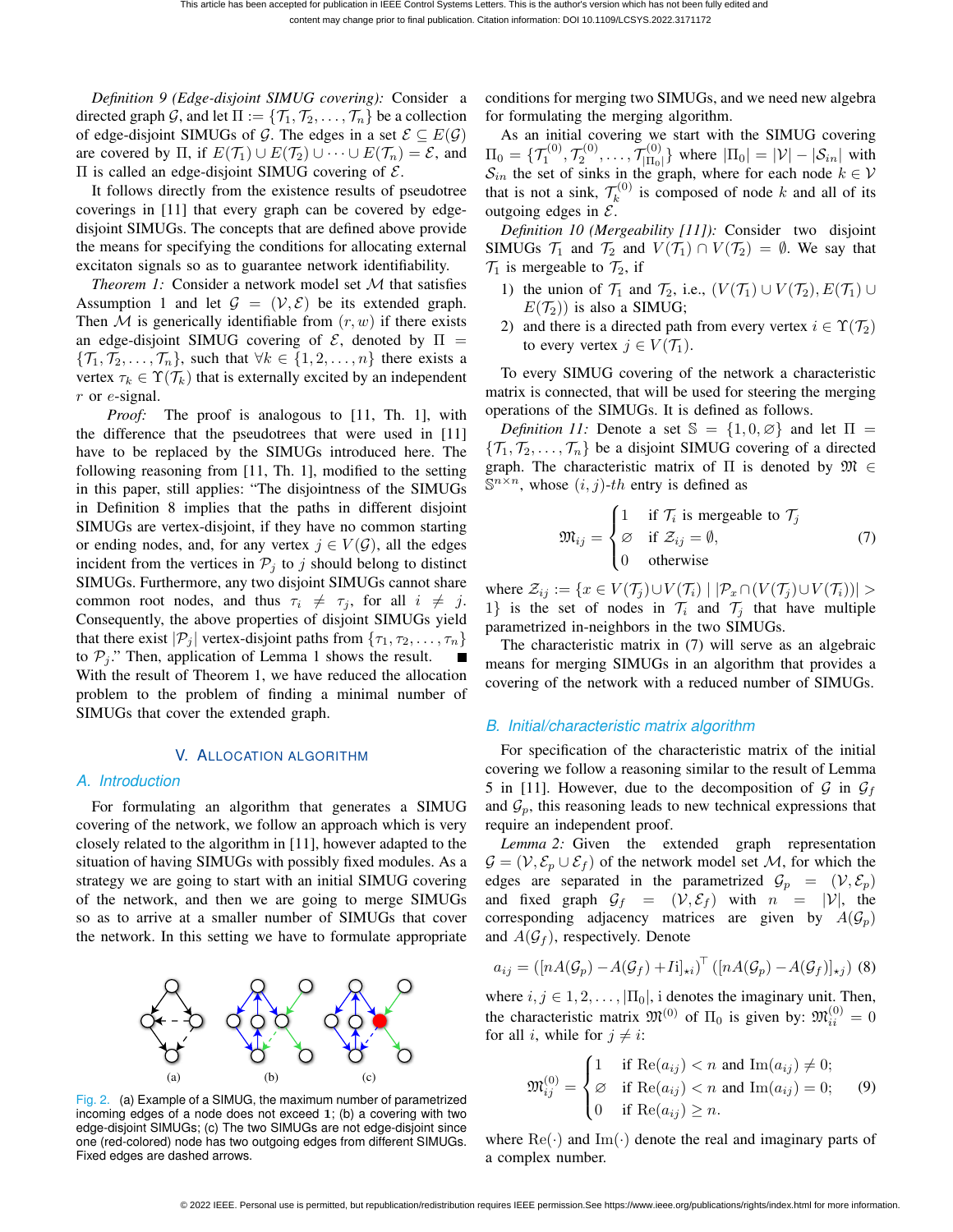*Proof:* This proof essentially shows that the initial mergeability matrix in Definition 11 can be found, using (8) based on the adjacency matrices of the fixed and parametrized parts of the extended graph.

*Case*  $\text{Re}(a_{ij}) \geq n$ . This result indicates that multiple parametrized edges enter the same node from both SIMUGs, which results in a nonmergeable '0' entry in the matrix. The distinction between parametrized and fixed edges is made due to the scaling factor  $n$ , which leads to

$$
Re(a_{ij}) = x_1 n^2 - x_2 n + x_3 \ge n,
$$
\n(10)

with  $x_1, x_2, x_3 \in \mathbb{N}$  denoting the occurrences of respectively common parametrized edges to the same node, i.e.,  $x_1 =$  $|\mathcal{Z}_{ij}|$ , a parametrized and fixed edge to the same node or common fixed nodes. Note that due to the number of nodes the following constraint holds

$$
x_1 + x_2 + x_3 \le n - 2,\tag{11}
$$

since  $[nA(\mathcal{G}_p) - A(\mathcal{G}_f)]_{ii} = 0$  by exclusion of self-loops. Then, we show that  $\text{Re}(a_{ij}) \geq n$  if and only if  $x_1 > 0$ , since for  $x_1 = 0$  we have  $\max_{x_2, x_3} -x_2n + x_3 = n-2$  with  $x_2 = 0$  and  $x_3 = n - 2$  by (11). Now, also any solution for  $x_1 > 0$  implies that (10) holds, since  $x_2$  is constrained by  $x_2 \leq n-2-x_1$ . Therefore,  $\text{Re}(a_{ij}) \geq n$  results in  $\mathfrak{M}_{ij} = 0$ , because the union of  $\mathcal{T}_i$  and  $\mathcal{T}_j$  is clearly not a SIMUG since a node has  $|\mathcal{P}_j| > 1$ .

*Case*  $\text{Re}(a_{ij}) \le n$  **&**  $\text{Im}(a_{ij}) \ne 0$ *:* Here,  $x_1 = 0$  in (10), so the constraint  $|\mathcal{P}_i| \leq 1$  holds for the union of  $\mathcal{T}_i$  and  $\mathcal{T}_j$ , while the imaginary axis is used to encode whether the 2-nd condition in Definition 10 is satisfied. This ensures that in case of merging  $\mathcal{T}_i$  to  $\mathcal{T}_j$  the root(s) of  $\mathcal{T}_j$  still have a path to all nodes in  $\mathcal{T}_i$ . The root node(s) in  $\mathcal{T}_i$  is/are encoded by i in (8), which has a path to all its nodes. Then, if an edge exists from a node in  $\mathcal{T}_j$  to the root denoted by i in  $\mathcal{T}_i$ , there also exists a path from the root of  $\mathcal{T}_j$  to all the nodes in  $\mathcal{T}_i$ , so  $\mathfrak{M}_{ij} = 1$ .

*Case*  $\text{Re}(a_{ij}) \leq n$  &  $\text{Im}(a_{ij}) = 0$ *:* In this case the same reasoning holds, but the result is not mergeable, since there is not a path from the root(s) of  $\mathcal{T}_j$  to the nodes in  $\mathcal{T}_i$ . Therefore, the result is  $\mathfrak{M}_{ij} = \emptyset$ , which concludes the proof.

With Lemma 2 the characteristic matrix of the initial covering can directly be calculated on the basis of the adjacency matrices  $A(\mathcal{G}_p)$  and  $A(\mathcal{G}_f)$ .

# *C. Merging procedure*

Next we will represent a merging operation on a SIMUG covering through an equivalent operation of the characteristic matrix. In view of this we define  $\mathfrak{M} \in \mathbb{S}^{|\Pi_0| \times |\Pi_0|}$ , and let  $\mathfrak{M}_{i*}$ and  $\mathfrak{M}_{\star i}$  be the *i*-th row and *j*-th column of  $\mathfrak{M}$ , respectively.

For a given disjoint SIMUG covering  $\Pi$  with  $|\Pi| = n$  and a set  $\mathbb{N} := \{1, 2, \ldots, n\}$ , we then define the following function  $\mathcal{F}: \mathbb{S}^{n \times n} \times \mathbb{N} \times \mathbb{N} \to \mathbb{S}^{(n-1) \times (n-1)}$ , and  $\hat{\mathfrak{M}} = \mathcal{F}(\mathfrak{M}, i, j)$  is a reduction of  $M$  obtained by merging SIMUG  $i$  into SIMUG j by the following algebraic operations: 1)  $\mathfrak{M} = \mathfrak{M}$ ; 2) Row merging:  $\hat{M}_{j\star} = \hat{M}_{i\star} \otimes \hat{M}_{j\star}$ ; 3) Column merging:  $\hat{M}_{\star j}$  =  $\mathfrak{M}_{\star i} \odot \mathfrak{M}_{\star i}$ ; 4) Remove the *i*-th row and column of  $\mathfrak{M}$ .

The row merging operator  $\otimes$  and the column operator  $\odot$  are given as follows. First, the column operator  $\odot$  is commutative defined to describe the merging feature algebraically:  $c = a \odot$  $b = b \odot a$ , with  $a, b, c \in \mathbb{S}$ , which follow the rules

$$
1 \odot 1 = 1, 1 \odot 0 = 0, 1 \odot \varnothing = 1,\tag{12}
$$

$$
0 \odot 0 = 0, \varnothing \odot 0 = 0, \varnothing \odot \varnothing = \varnothing, \tag{13}
$$

Then, the row merging operator  $\otimes$  is similar and adheres to the same rules as (12)-(13), but differs in the rule  $1 \odot \varnothing = 1$ , where it is also not commutative. Instead of  $1 \odot \varnothing = 1$  the following rules apply:

$$
\varnothing \otimes 1 = 1, 1 \otimes \varnothing = \varnothing. \tag{14}
$$

Now, we extend the operators to entrywise vector operations, for which we let  $\rho, \mu \in \mathbb{S}^n$  be two column (or row) vectors. The following operations  $\rho \odot \mu$  and  $\rho \otimes \mu$  are entrywise operations that return a new column (or row) vector, whose *i*-th element is given by  $\rho_i \odot \mu_i$  or  $\rho_i \otimes \mu_i$ , respectively.

*Theorem 2:* Consider a directed graph  $\hat{G}$ , and let  $\Pi$  be a disjoint SIMUG covering of  $\hat{G}$  represented by the characteristic matrix  $\mathfrak{M}$ . If in  $\Pi$ , the *i*-th SIMUG is mergeable to the *j*th one, then a new SIMUG covering  $\Pi$  of  $\tilde{G}$  is obtained by merging the *i*-th SIMUG into the *j*-th one, where  $|\hat{\Pi}| = |\Pi| - 1$ and the characteristic matrix of  $\Pi$  is given by  $\mathfrak{M} = \mathcal{F}(\mathfrak{M}, i, j)$ .

*Proof:* This proof shows that, given a SIMUG covering, merging two SIMUGs and finding subsequent mergeable SIMUGs for the new covering is equivalent to applying the rules in (12)-(14) to the mergeability matrix. First, the rules for the column merging is treated, followed by the row merging operator. Suppose  $\mathcal{T}_i$  is mergeable to  $\mathcal{T}_j$ , then, the row operator defines for the reduced covering  $\Pi$  to which SIMUGs the union of  $\mathcal{T}_i$  and  $\mathcal{T}_j$  is mergeable, while the column operator defines which SIMUGs are mergeable to the union of  $\mathcal{T}_i$  and  $\mathcal{T}_j$ . Therefore, the following statements hold for the column operator  $\odot$  and the row operator  $\otimes$  in (12)-(13):

- 1) If either  $\mathcal{T}_i$  or  $\mathcal{T}_j$  can not merge to or be merged to  $\mathcal{T}_x$ due to a '0' entry in the mergeability matrix, then,  $\mathcal{T}_x$ can not merge to or be merged to the union of  $\mathcal{T}_i$  and  $\mathcal{T}_j$ . Hence, the rules  $0 \odot 0 = 0$ ,  $\varnothing \odot 0 = 0$  and  $1 \odot 0 = 0$ .
- 2) If  $\mathcal{T}_x$  is mergeable to both  $\mathcal{T}_i$  and  $\mathcal{T}_j$ , then,  $\mathcal{T}_x$  is also mergeable to the union of  $\mathcal{T}_i$  and  $\mathcal{T}_j$  and vice versa, i.e.,  $1 \odot 1 = 1.$
- 3) If  $\mathfrak{M}_{xi} = \emptyset$ , then,  $\mathcal{T}_x$  is not mergeable to  $\mathcal{T}_i$ , but if  $\mathcal{T}_x$ is mergeable to  $\mathcal{T}_i$ , then,  $\mathcal{T}_x$  is also mergeable to the union of  $\mathcal{T}_i$  and  $\mathcal{T}_j$  or vice versa, since the condition for a SIMUG that  $|\mathcal{P}_l| \leq 1 \ \forall \ l \in V(\mathcal{T}_i \cup \mathcal{T}_j \cup \mathcal{T}_x)$  will still be satisfied. i.e.,  $\emptyset \odot 1 = 1$ . Moreover, if  $\mathfrak{M}_{x_i} = \emptyset$  too, then, the same condition is satisfied, so  $\emptyset \odot \emptyset = \emptyset$ .

Then, the row operator ⊗ has one logical difference with respect to the column operator  $\odot$ , i.e. (14), which is shown in the following statements:

- 1) For the rule:  $\emptyset \otimes 1 = 1$ , for which  $\mathfrak{M}_{ix} = \emptyset$  and  $\mathfrak{M}_{jx} = 1$ ,  $\mathcal{T}_i$  is merged to  $\mathcal{T}_j$ , so the root(s) of the union of  $\mathcal{T}_i$  and  $\mathcal{T}_j$  is/are the root(s) of  $\mathcal{T}_j$ . Since  $\mathcal{T}_j$ was mergeable to  $\mathcal{T}_x$  and  $\mathcal{T}_i$  does not pose a problem to merge to  $\mathcal{T}_x$ , the union of  $\mathcal{T}_i$  and  $\mathcal{T}_j$  is mergeable to  $\mathcal{T}_x$ .
- 2) Now for the rule:  $1 \otimes \emptyset = \emptyset$  for which  $\mathfrak{M}_{ix} = 1$  and  $\mathfrak{M}_{jx} = \emptyset$ ,  $\mathcal{T}_i$  is merged to  $\mathcal{T}_j$ , so the root(s) of the union of  $\mathcal{T}_i$  and  $\mathcal{T}_j$  is/are the root(s) of  $\mathcal{T}_j$ . However, the